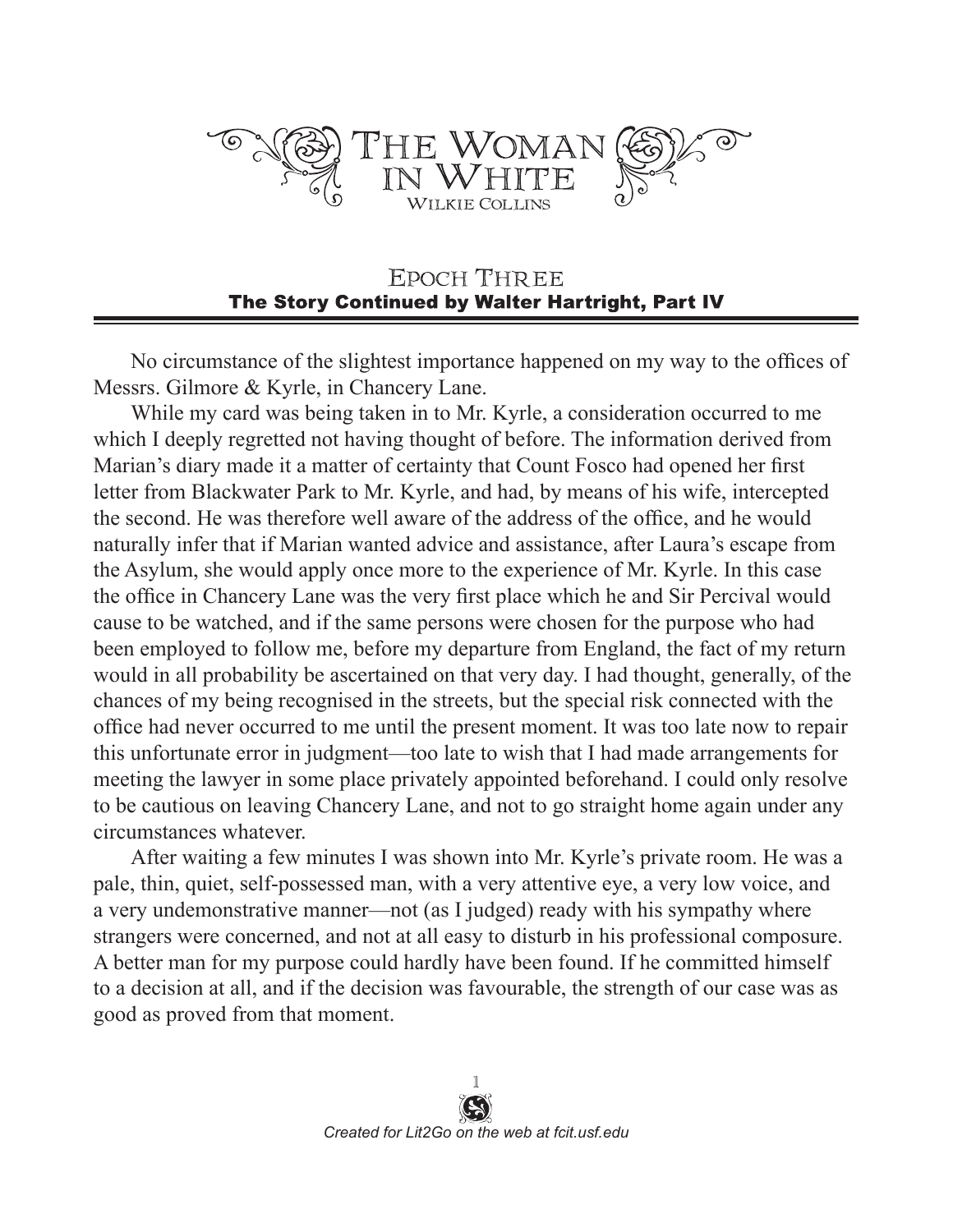"Before I enter on the business which brings me here," I said, "I ought to warn you, Mr. Kyrle, that the shortest statement I can make of it may occupy some little time."

"My time is at Miss Halcombe's disposal," he replied. "Where any interests of hers are concerned, I represent my partner personally, as well as professionally. It was his request that I should do so, when he ceased to take an active part in business."

"May I inquire whether Mr. Gilmore is in England?"

"He is not, he is living with his relatives in Germany. His health has improved, but the period of his return is still uncertain.

While we were exchanging these few preliminary words, he had been searching among the papers before him, and he now produced from them a sealed letter. I thought he was about to hand the letter to me, but, apparently changing his mind, he placed it by itself on the table, settled himself in his chair, and silently waited to hear what I had to say.

Without wasting a moment in prefatory words of any sort, I entered on my narrative, and put him in full possession of the events which have already been related in these pages.

Lawyer as he was to the very marrow of his bones, I startled him out of his professional composure. Expressions of incredulity and surprise, which he could not repress, interrupted me several times before I had done. I persevered, however, to the end, and as soon as I reached it, boldly asked the one important question—

"What is your opinion, Mr. Kyrle?"

He was too cautious to commit himself to an answer without taking time to recover his self-possession first.

"Before I give my opinion," he said, "I must beg permission to clear the ground by a few questions."

He put the questions—sharp, suspicious, unbelieving questions, which clearly showed me, as they proceeded, that he thought I was the victim of a delusion, and that he might even have doubted, but for my introduction to him by Miss Halcombe, whether I was not attempting the perpetration of a cunningly-designed fraud.

"Do you believe that I have spoken the truth, Mr. Kyrle?" I asked, when he had done examining me.

"So far as your own convictions are concerned, I am certain you have spoken the truth," he replied. "I have the highest esteem for Miss Halcombe, and I have therefore every reason to respect a gentleman whose mediation she trusts in a matter of this kind.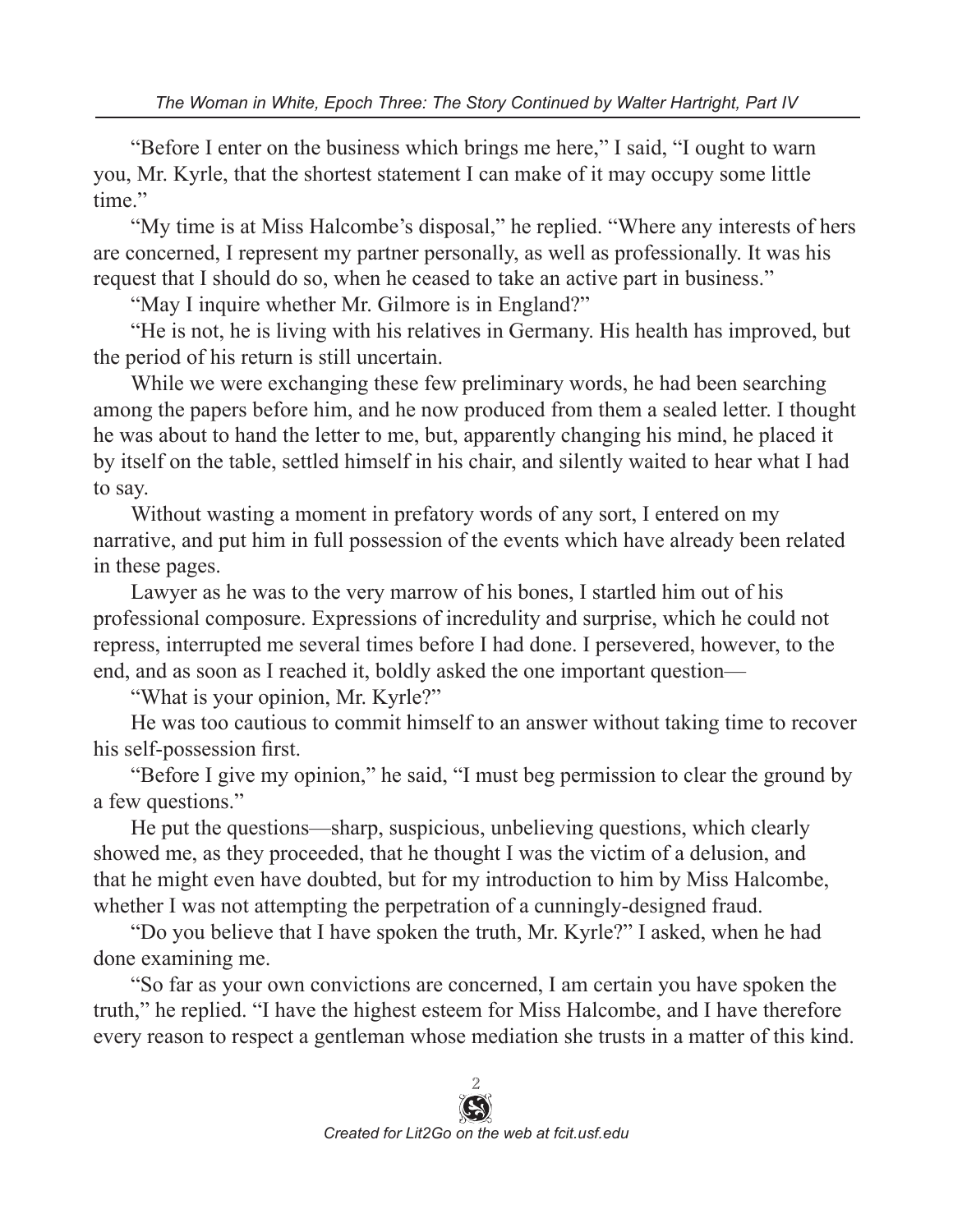I will even go farther, if you like, and admit, for courtesy's sake and for argument's sake, that the identity of Lady Glyde as a living person is a proved fact to Miss Halcombe and yourself. But you come to me for a legal opinion. As a lawyer, and as a lawyer only, it is my duty to tell you, Mr. Hartright, that you have not the shadow of a case."

"You put it strongly, Mr. Kyrle."

"I will try to put it plainly as well. The evidence of Lady Glyde's death is, on the face of it, clear and satisfactory. There is her aunt's testimony to prove that she came to Count Fosco's house, that she fell ill, and that she died. There is the testimony of the medical certificate to prove the death, and to show that it took place under natural circumstances. There is the fact of the funeral at Limmeridge, and there is the assertion of the inscription on the tomb. That is the case you want to overthrow. What evidence have you to support the declaration on your side that the person who died and was buried was not Lady Glyde? Let us run through the main points of your statement and see what they are worth. Miss Halcombe goes to a certain private Asylum, and there sees a certain female patient. It is known that a woman named Anne Catherick, and bearing an extraordinary personal resemblance to Lady Glyde, escaped from the Asylum; it is known that the person received there last July was received as Anne Catherick brought back; it is known that the gentleman who brought her back warned Mr. Fairlie that it was part of her insanity to be bent on personating his dead niece; and it is known that she did repeatedly declare herself in the Asylum (where no one believed her) to be Lady Glyde. These are all facts. What have you to set against them? Miss Halcombe's recognition of the woman, which recognition after-events invalidate or contradict. Does Miss Halcombe assert her supposed sister's identity to the owner of the Asylum, and take legal means for rescuing her? No, she secretly bribes a nurse to let her escape. When the patient has been released in this doubtful manner, and is taken to Mr. Fairlie, does he recognise her? Is he staggered for one instant in his belief of his niece's death? No. Do the servants recognise her? No. Is she kept in the neighbourhood to assert her own identity, and to stand the test of further proceedings? No, she is privately taken to London. In the meantime you have recognised her also, but you are not a relative—you are not even an old friend of the family. The servants contradict you, and Mr. Fairlie contradicts Miss Halcombe, and the supposed Lady Glyde contradicts herself. She declares she passed the night in London at a certain house. Your own evidence shows that she has never been near that house, and your own admission is that her condition of mind prevents you from producing her anywhere to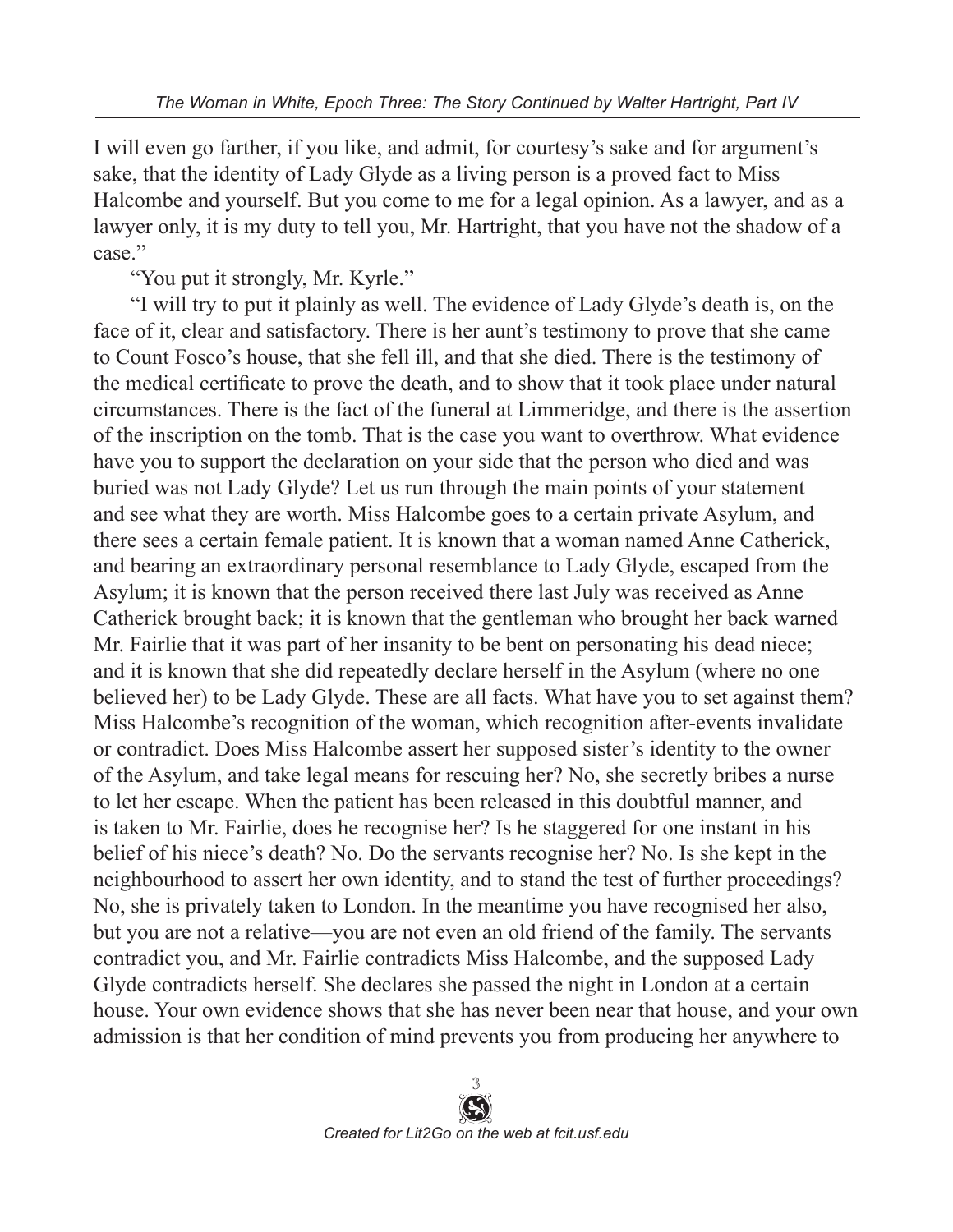submit to investigation, and to speak for herself. I pass over minor points of evidence on both sides to save time, and I ask you, if this case were to go now into a court of law—to go before a jury, bound to take facts as they reasonably appear—where are your proofs?"

I was obliged to wait and collect myself before I could answer him. It was the first time the story of Laura and the story of Marian had been presented to me from a stranger's point of view— the first time the terrible obstacles that lay across our path had been made to show themselves in their true character.

"There can be no doubt," I said, "that the facts, as you have stated them, appear to tell against us, but——"

"But you think those facts can be explained away," interposed Mr. Kyrle. "Let me tell you the result of my experience on that point. When an English jury has to choose between a plain fact ON the surface and a long explanation UNDER the surface, it always takes the fact in preference to the explanation. For example, Lady Glyde (I call the lady you represent by that name for argument's sake) declares she has slept at a certain house, and it is proved that she has not slept at that house. You explain this circumstance by entering into the state of her mind, and deducing from it a metaphysical conclusion. I don't say the conclusion is wrong—I only say that the jury will take the fact of her contradicting herself in preference to any reason for the contradiction that you can offer."

"But is it not possible," I urged, "by dint of patience and exertion, to discover additional evidence? Miss Halcombe and I have a few hundred pounds——"

He looked at me with a half-suppressed pity, and shook his head.

"Consider the subject, Mr. Hartright, from your own point of view," he said. "If you are right about Sir Percival Glyde and Count Fosco (which I don't admit, mind), every imaginable difficulty would be thrown in the way of your getting fresh evidence. Every obstacle of litigation would be raised—every point in the case would be systematically contested—and by the time we had spent our thousands instead of our hundreds, the final result would, in all probability, be against us. Questions of identity, where instances of personal resemblance are concerned, are, in themselves, the hardest of all questions to settle—the hardest, even when they are free from the complications which beset the case we are now discussing. I really see no prospect of throwing any light whatever on this extraordinary affair. Even if the person buried in Limmeridge churchyard be not Lady Glyde, she was, in life, on your own showing, so like her, that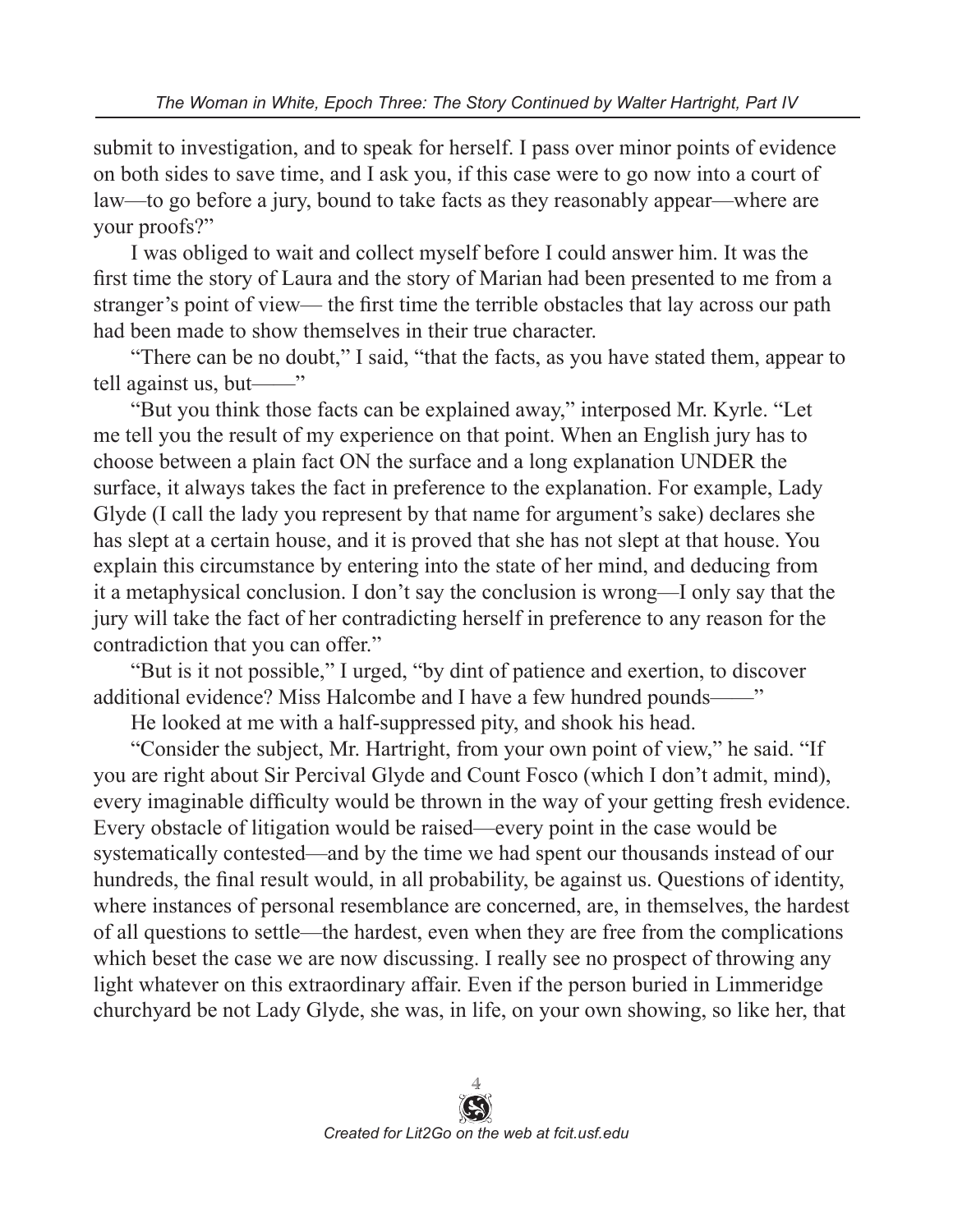we should gain nothing, if we applied for the necessary authority to have the body exhumed. In short, there is no case, Mr. Hartright— there is really no case."

I was determined to believe that there WAS a case, and in that determination shifted my ground, and appealed to him once more.

"Are there not other proofs that we might produce besides the proof of identity?" I asked.

"Not as you are situated," he replied. "The simplest and surest of all proofs, the proof by comparison of dates, is, as I understand, altogether out of your reach. If you could show a discrepancy between the date of the doctor's certificate and the date of Lady Glyde's journey to London, the matter would wear a totally different aspect, and I should be the first to say, Let us go on."

"That date may yet be recovered, Mr. Kyrle."

"On the day when it is recovered, Mr. Hartright, you will have a case. If you have any prospect, at this moment, of getting at it— tell me, and we shall see if I can advise you."

I considered. The housekeeper could not help us—Laura could not help us— Marian could not help us. In all probability, the only persons in existence who knew the date were Sir Percival and the Count.

"I can think of no means of ascertaining the date at present," I said, "because I can think of no persons who are sure to know it, but Count Fosco and Sir Percival Glyde."

Mr. Kyrle's calmly attentive face relaxed, for the first time, into a smile.

"With your opinion of the conduct of those two gentlemen," he said, "you don't expect help in that quarter, I presume? If they have combined to gain large sums of money by a conspiracy, they are not likely to confess it, at any rate."

"They may be forced to confess it, Mr. Kyrle."

"By whom?"

"By me."

We both rose. He looked me attentively in the face with more appearance of interest than he had shown yet. I could see that I had perplexed him a little.

"You are very determined," he said. "You have, no doubt, a personal motive for proceeding, into which it is not my business to inquire. If a case can be produced in the future, I can only say, my best assistance is at your service. At the same time I must warn you, as the money question always enters into the law question, that I see little hope, even if you ultimately established the fact of Lady Glyde's being alive, of recovering her fortune. The foreigner would probably leave the country before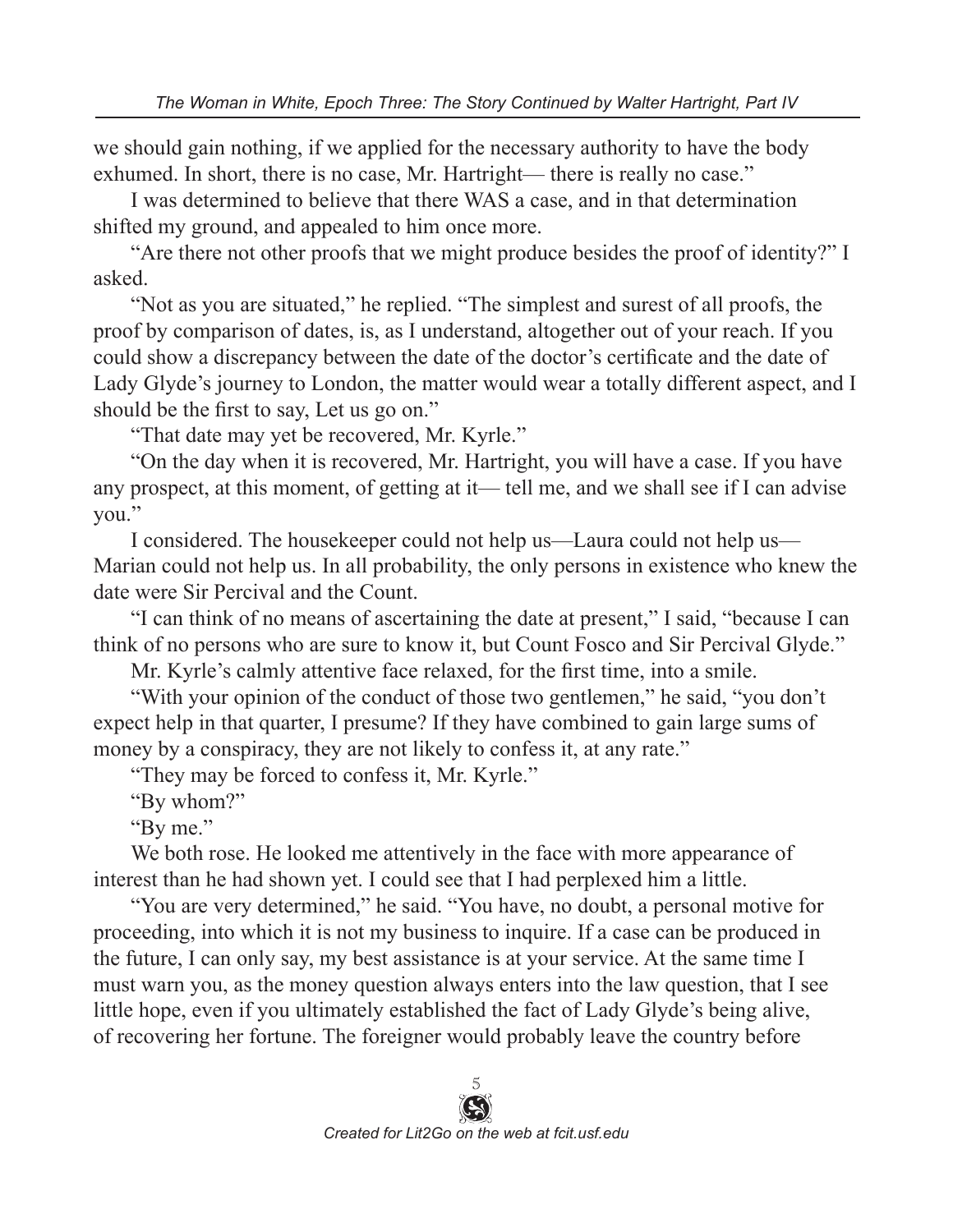proceedings were commenced, and Sir Percival's embarrassments are numerous enough and pressing enough to transfer almost any sum of money he may possess from himself to his creditors. You are of course aware—

I stopped him at that point.

"Let me beg that we may not discuss Lady Glyde's affairs," I said. "I have never known anything about them in former times, and I know nothing of them now—except that her fortune is lost. You are right in assuming that I have personal motives for stirring in this matter. I wish those motives to be always as disinterested as they are at the present moment——"

He tried to interpose and explain. I was a little heated, I suppose, by feeling that he had doubted me, and I went on bluntly, without waiting to hear him.

"There shall be no money motive," I said, "no idea of personal advantage in the service I mean to render to Lady Glyde. She has been cast out as a stranger from the house in which she was born— a lie which records her death has been written on her mother's tomb—and there are two men, alive and unpunished, who are responsible for it. That house shall open again to receive her in the presence of every soul who followed the false funeral to the grave—that lie shall be publicly erased from the tombstone by the authority of the head of the family, and those two men shall answer for their crime to ME, though the justice that sits in tribunals is powerless to pursue them. I have given my life to that purpose, and, alone as I stand, if God spares me, I will accomplish it."

He drew back towards his table, and said nothing. His face showed plainly that he thought my delusion had got the better of my reason, and that he considered it totally useless to give me any more advice.

"We each keep our opinion, Mr. Kyrle," I said, "and we must wait till the events of the future decide between us. In the meantime, I am much obliged to you for the attention you have given to my statement. You have shown me that the legal remedy lies, in every sense of the word, beyond our means. We cannot produce the law proof, and we are not rich enough to pay the law expenses. It is something gained to know that."

I bowed and walked to the door. He called me back and gave me the letter which I had seen him place on the table by itself at the beginning of our interview.

"This came by post a few days ago," he said. "Perhaps you will not mind delivering it? Pray tell Miss Halcombe, at the same time, that I sincerely regret being,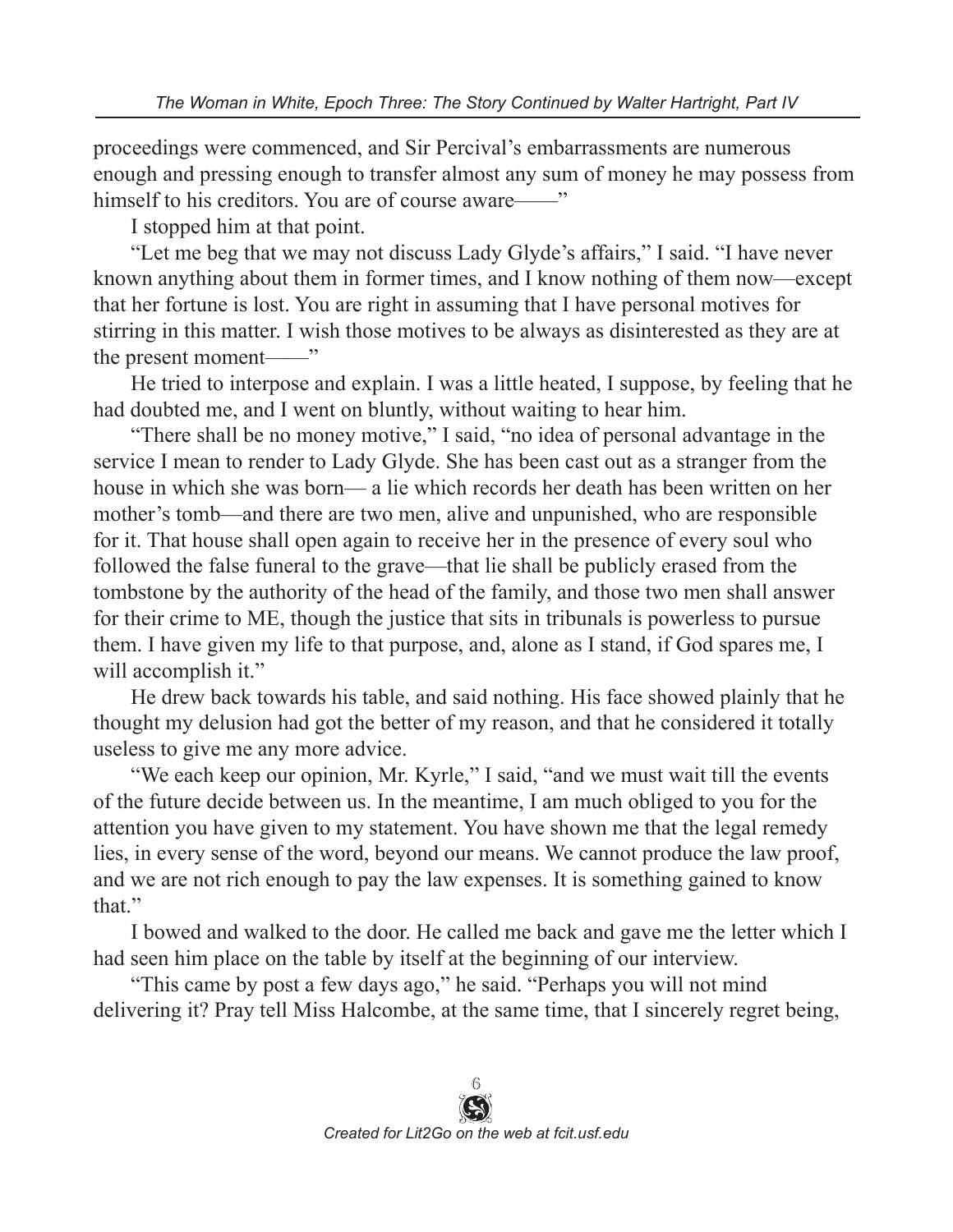thus far, unable to help her, except by advice, which will not be more welcome, I am afraid, to her than to you."

I looked at the letter while he was speaking. It was addressed to "Miss Halcombe. Care of Messrs. Gilmore & Kyrle, Chancery Lane." The handwriting was quite unknown to me.

On leaving the room I asked one last question.

"Do you happen to know," I said, "if Sir Percival Glyde is still in Paris?"

"He has returned to London," replied Mr. Kyrle. "At least I heard so from his solicitor, whom I met yesterday."

After that answer I went out.

On leaving the office the first precaution to be observed was to abstain from attracting attention by stopping to look about me. I walked towards one of the quietest of the large squares on the north of Holborn, then suddenly stopped and turned round at a place where a long stretch of pavement was left behind me.

There were two men at the corner of the square who had stopped also, and who were standing talking together. After a moment's reflection I turned back so as to pass them. One moved as I came near, and turned the corner leading from the square into the street. The other remained stationary. I looked at him as I passed and instantly recognised one of the men who had watched me before I left England.

If I had been free to follow my own instincts, I should probably have begun by speaking to the man, and have ended by knocking him down. But I was bound to consider consequences. If I once placed myself publicly in the wrong, I put the weapons at once into Sir Percival's hands. There was no choice but to oppose cunning by cunning. I turned into the street down which the second man had disappeared, and passed him, waiting in a doorway. He was a stranger to me, and I was glad to make sure of his personal appearance in case of future annoyance. Having done this, I again walked northward till I reached the New Road. There I turned aside to the west (having the men behind me all the time), and waited at a point where I knew myself to be at some distance from a cab-stand, until a fast two-wheel cab, empty, should happen to pass me. One passed in a few minutes. I jumped in and told the man to drive rapidly towards Hyde Park. There was no second fast cab for the spies behind me. I saw them dart across to the other side of the road, to follow me by running, until a cab or a cabstand came in their way. But I had the start of them, and when I stopped the driver and got out, they were nowhere in sight. I crossed Hyde Park and made sure, on the open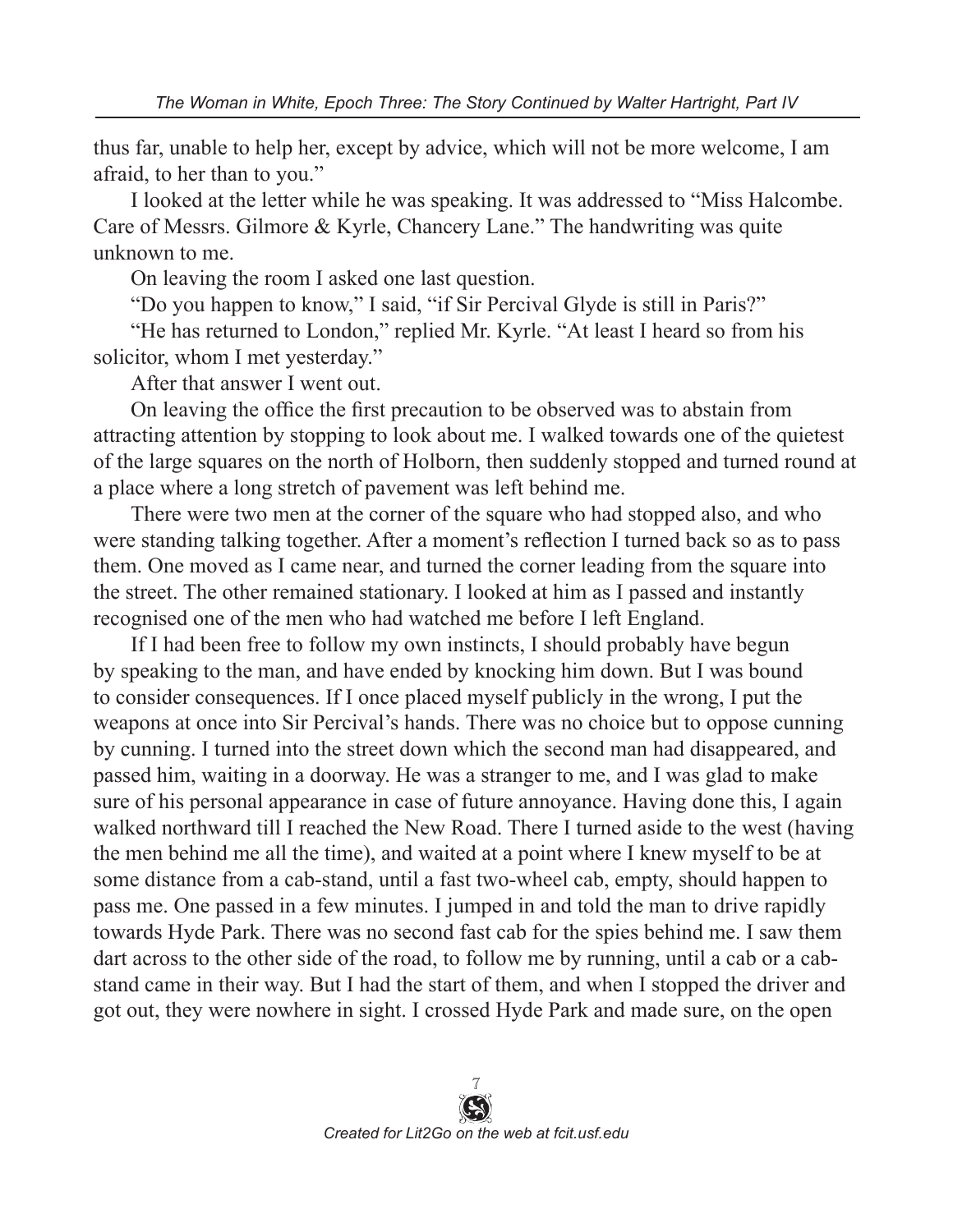ground, that I was free. When I at last turned my steps homewards, it was not till many hours later—not till after dark.

I found Marian waiting for me alone in the little sitting-room. She had persuaded Laura to go to rest, after first promising to show me her drawing the moment I came in. The poor little dim faint sketch—so trifling in itself, so touching in its associations was propped up carefully on the table with two books, and was placed where the faint light of the one candle we allowed ourselves might fall on it to the best advantage. I sat down to look at the drawing, and to tell Marian, in whispers, what had happened. The partition which divided us from the next room was so thin that we could almost hear Laura's breathing, and we might have disturbed her if we had spoken aloud.

Marian preserved her composure while I described my interview with Mr. Kyrle. But her face became troubled when I spoke next of the men who had followed me from the lawyer's office, and when I told her of the discovery of Sir Percival's return.

"Bad news, Walter," she said, "the worst news you could bring. Have you nothing more to tell me?"

"I have something to give you," I replied, handing her the note which Mr. Kyrle had confided to my care.

She looked at the address and recognised the handwriting instantly.

"You know your correspondent?" I said.

"Too well," she answered. "My correspondent is Count Fosco."

With that reply she opened the note. Her face flushed deeply while she read it—her eyes brightened with anger as she handed it to me to read in my turn.

The note contained these lines—

"Impelled by honourable admiration—honourable to myself, honourable to you—I write, magnificent Marian, in the interests of your tranquillity, to say two consoling words—

"Fear nothing!

"Exercise your fine natural sense and remain in retirement. Dear and admirable woman, invite no dangerous publicity. Resignation is sublime—adopt it. The modest repose of home is eternally fresh—enjoy it. The storms of life pass harmless over the valley of Seclusion—dwell, dear lady, in the valley.

"Do this and I authorise you to fear nothing. No new calamity shall lacerate your sensibilities—sensibilities precious to me as my own. You shall not be molested, the fair companion of your retreat shall not be pursued. She has found a new asylum in your heart. Priceless asylum!—I envy her and leave her there.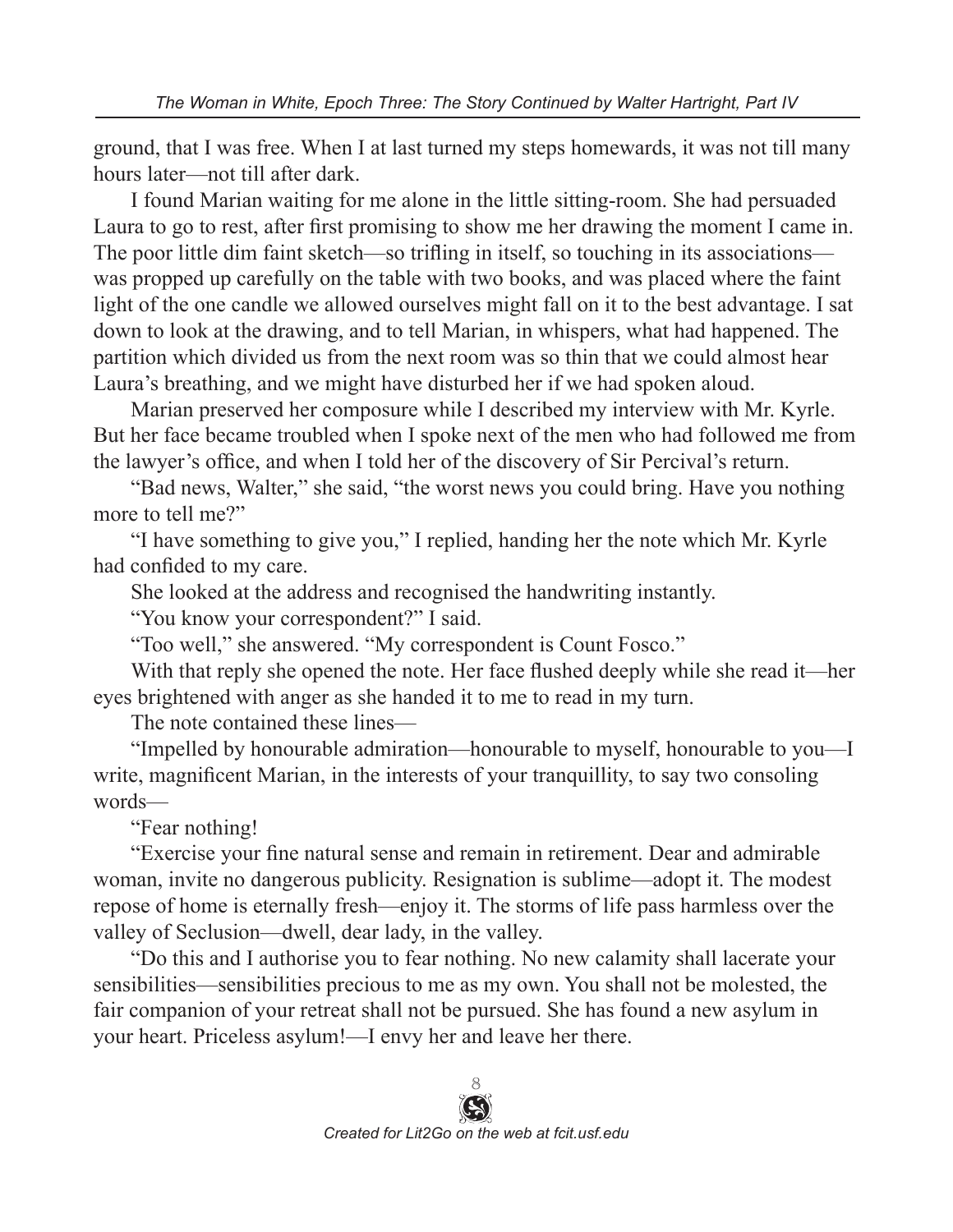"One last word of affectionate warning, of paternal caution, and I tear myself from the charm of addressing you—I close these fervent lines.

"Advance no farther than you have gone already, compromise no serious interests, threaten nobody. Do not, I implore you, force me into action—ME, the Man of Action—when it is the cherished object of my ambition to be passive, to restrict the vast reach of my energies and my combinations for your sake. If you have rash friends, moderate their deplorable ardour. If Mr. Hartright returns to England, hold no communication with him. I walk on a path of my own, and Percival follows at my heels. On the day when Mr. Hartright crosses that path, he is a lost man."

The only signature to these lines was the initial letter F, surrounded by a circle of intricate flourishes. I threw the letter on the table with all the contempt that I felt for it.

"He is trying to frighten you—a sure sign that he is frightened himself," I said.

She was too genuine a woman to treat the letter as I treated it. The insolent familiarity of the language was too much for her self-control. As she looked at me across the table, her hands clenched themselves in her lap, and the old quick fiery temper flamed out again brightly in her cheeks and her eyes.

"Walter!" she said, "if ever those two men are at your mercy, and if you are obliged to spare one of them, don't let it be the Count."

"I will keep this letter, Marian, to help my memory when the time comes."

She looked at me attentively as I put the letter away in my pocket-book.

"When the time comes?" she repeated. "Can you speak of the future as if you were certain of it?—certain after what you have heard in Mr. Kyrle's office, after what has happened to you to-day?"

"I don't count the time from to-day, Marian. All I have done to- day is to ask another man to act for me. I count from to-morrow——"

"Why from to-morrow?"

"Because to-morrow I mean to act for myself."

"How?"

"I shall go to Blackwater by the first train, and return, I hope, at night."

"To Blackwater!"

"Yes. I have had time to think since I left Mr. Kyrle. His opinion on one point confirms my own. We must persist to the last in hunting down the date of Laura's journey. The one weak point in the conspiracy, and probably the one chance of proving that she is a living woman, centre in the discovery of that date."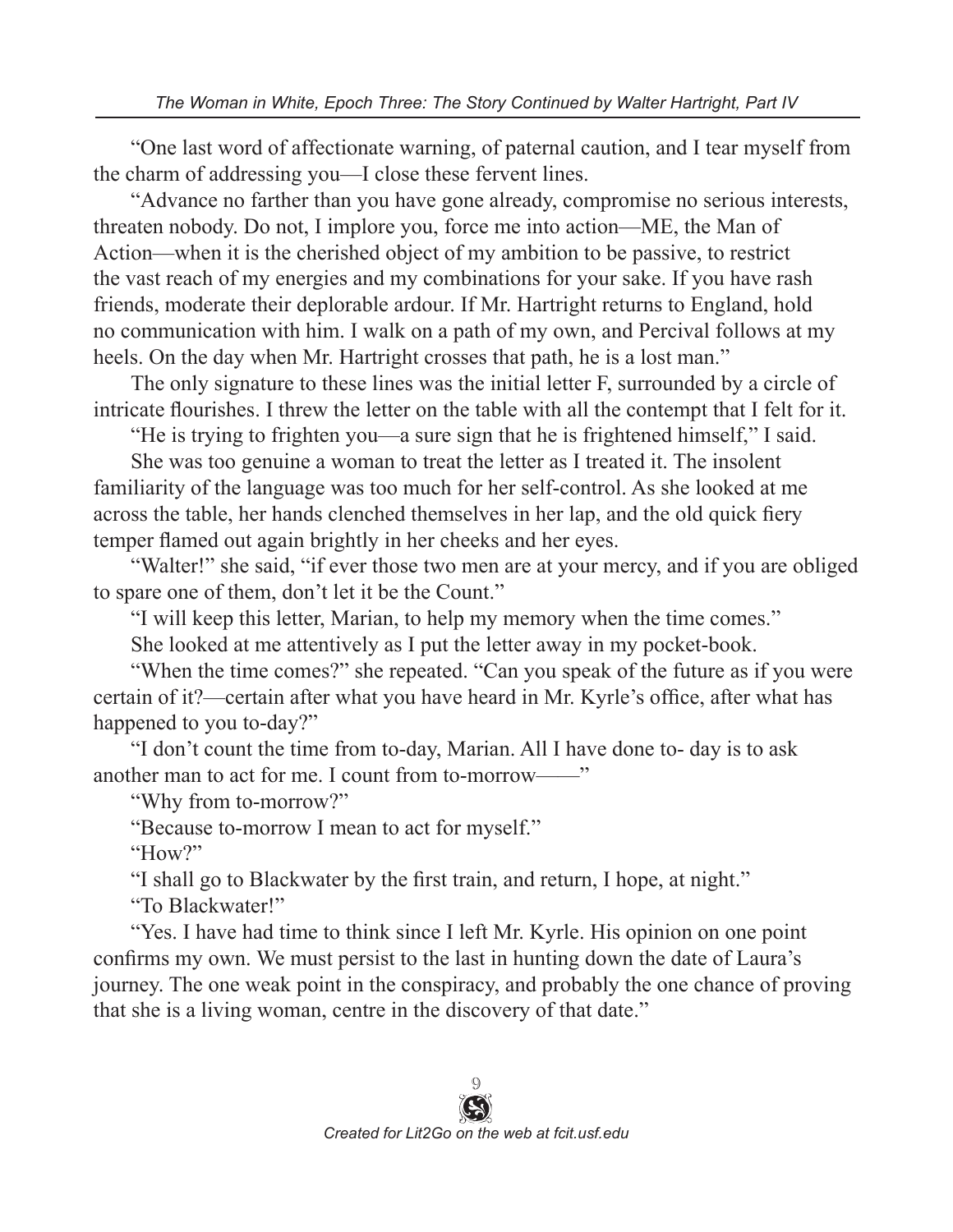"You mean," said Marian, "the discovery that Laura did not leave Blackwater Park till after the date of her death on the doctor's certificate?"

"Certainly."

"What makes you think it might have been AFTER? Laura can tell us nothing of the time she was in London."

"But the owner of the Asylum told you that she was received there on the twentyseventh of July. I doubt Count Fosco's ability to keep her in London, and to keep her insensible to all that was passing around her, more than one night. In that case, she must have started on the twenty-sixth, and must have come to London one day after the date of her own death on the doctor's certificate. If we can prove that date, we prove our case against Sir Percival and the Count."

"Yes, yes—I see! But how is the proof to be obtained?"

"Mrs. Michelson's narrative has suggested to me two ways of trying to obtain it. One of them is to question the doctor, Mr. Dawson, who must know when he resumed his attendance at Blackwater Park after Laura left the house. The other is to make inquiries at the inn to which Sir Percival drove away by himself at night. We know that his departure followed Laura's after the lapse of a few hours, and we may get at the date in that way. The attempt is at least worth making, and to-morrow I am determined it shall be made."

"And suppose it fails—I look at the worst now, Walter; but I will look at the best if disappointments come to try us—suppose no one can help you at Blackwater?"

"There are two men who can help me, and shall help me in London— Sir Percival and the Count. Innocent people may well forget the date—but THEY are guilty, and THEY know it. If I fail everywhere else, I mean to force a confession out of one or both of them on my own terms."

All the woman flushed up in Marian's face as I spoke.

"Begin with the Count," she whispered eagerly. "For my sake, begin with the Count."

"We must begin, for Laura's sake, where there is the best chance of success," I replied.

The colour faded from her face again, and she shook her head sadly.

"Yes," she said, "you are right—it was mean and miserable of me to say that. I try to be patient, Walter, and succeed better now than I did in happier times. But I have a little of my old temper still left, and it will get the better of me when I think of the Count!"